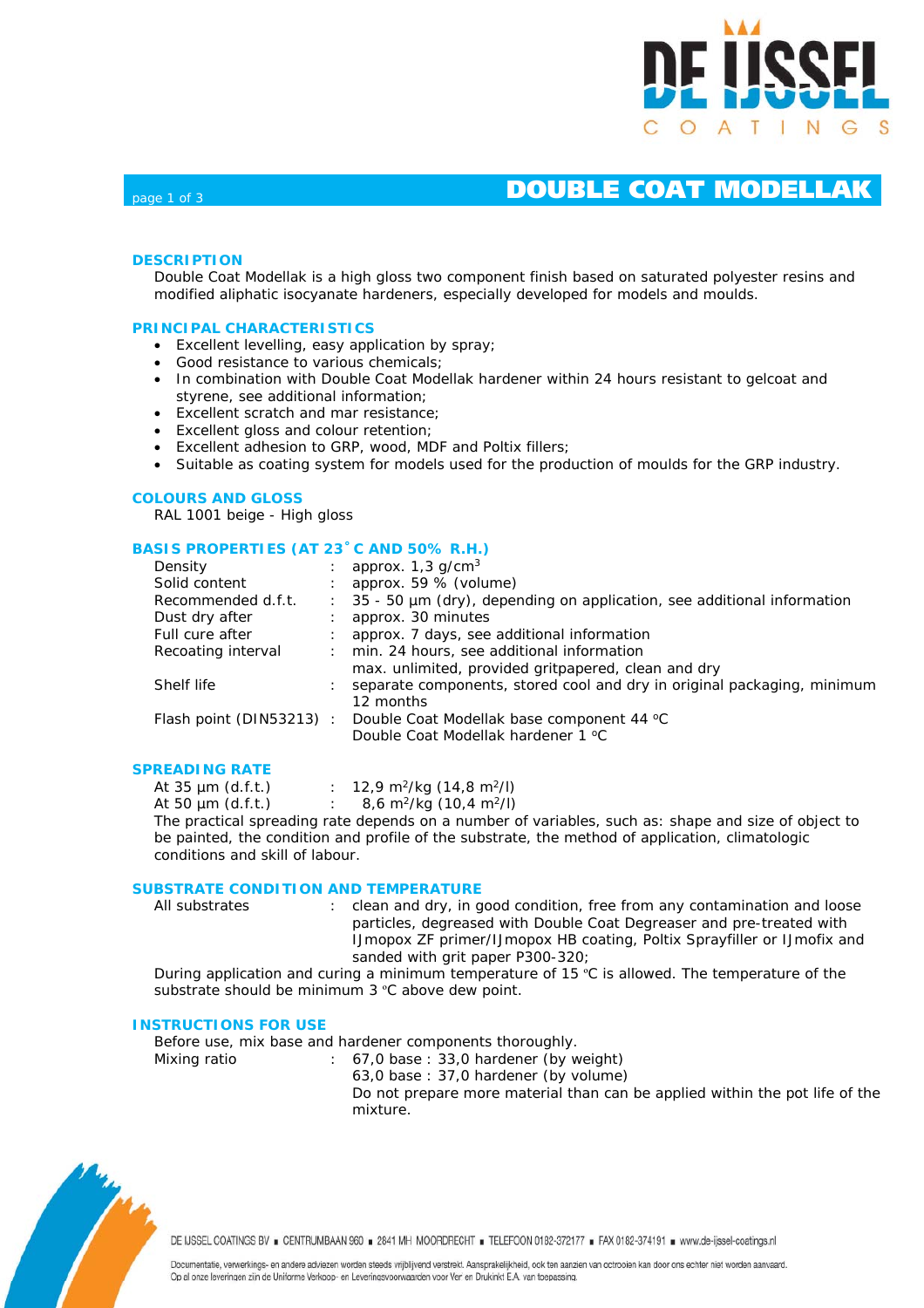

## page 2 of 3 **DOUBLE COAT MODELLAK**

| Induction time | : none                        |
|----------------|-------------------------------|
| Pot life       | $\therefore$ 3 hours at 25 °C |
|                | 4 hours at $20 \degree C$     |
|                | 5 hours at $15 \text{ °C}$    |

#### Application with

|                 | Brush/roller <sup>1</sup> | Air spray      | Airless spray |
|-----------------|---------------------------|----------------|---------------|
| Type thinner    | Spray thinner             | Spray thinner  | n.a.          |
| % of thinner    | $3 - 5\%$                 | $5 - 15\%$     |               |
| Nozzle orifice  | n.a.                      | $1.4 - 1.6$ mm |               |
| Nozzle pressure | n.a.                      | $2 - 3$ bar    |               |
| Cleaning        | Spray thinner             | Spray thinner  |               |

1 Application by brush or roller is only possible for small repairs and touch-up

#### **ADDITIONAL INFORMATION**

• Recoating and curing of Double Coat Modellak

|                                      | $15^{\circ}$ C | $20^{\circ}$ C | $25^{\circ}$ C |
|--------------------------------------|----------------|----------------|----------------|
| Minimum                              | 32 hours       | 24 hours       | 16 hours       |
| Maximum, without sanding             | 3 days         | 2 days         | 1 dav          |
| Maximum, after sanding with grit     | unlimited      | unlimited      | unlimited      |
| paper P320-P400                      |                |                |                |
| Styrene resistant after <sup>2</sup> | 32 hours       | 24 hours       | 16 hours       |
| Styrene resistant after <sup>3</sup> |                |                |                |
| Fully cured after                    | 10 days        | 5 days         | 3 days         |

2 combination of Double Coat Modellak base and Double Modellak hardener

3 combination of Double Coat base with Double Coat hardener

• Recommended filmthickness

The recommended filmthickness in this datasheet is for each separate layer and depends on application method. How many layers are recommended depends on the field of application, the exposure conditions and type of substrate. The total necessary number of layers can be found in the paint system recommendation.

- Application of Double Coat Modellak by brush or roller
	- $\bullet$  Application by brush or roller is only recommended for small repairs and touch-up.
	- For larger surfaces use Double Coat in combination with Double Coat hardener. In that case, wait at least 5 days before making a mould or product on the painted surface.
	- Adjust the viscosity with Double Coat Spray thinner to 50 to 55 s DIN 4 after the induction time.
	- Use oval brushes or solvent resistant mohair or moltoprene rollers.
- Application of Double Coat Modellak by spray
	- Application of Double Coat Modellak by spray is only recommended for professional users only; • Clean spray equipment thoroughly with clean Double Coat Spray thinner before start of
	- application. Flush the systems twice with clean Double Coat Spray thinner.
	- Adjust the viscosity with Double Coat Spray thinner to 18 to 20 s DIN 4 after the induction time.
	- Apply a mist coat first, followed by a full cross layer after 15 minutes.
- Sanding Double Coat

The best adhesion and gloss is achieved by sanding Double Coat between each coat. Use for every layer a finer grit paper, starting from P240-P320-P360-P400.

Resistance to styrene

Double Coat Modellak is recommended for models used to produce moulds for the GRP industry. For this specific application it is imperative that all materials used in the paint system for the model



DE IJSSEL COATINGS BV E CENTRUMBAAN 960 E 2841 MH MOORDRECHT E TELEFOON 0182-372177 E FAX 0182-374191 E www.de-ijssel-coatings.nl